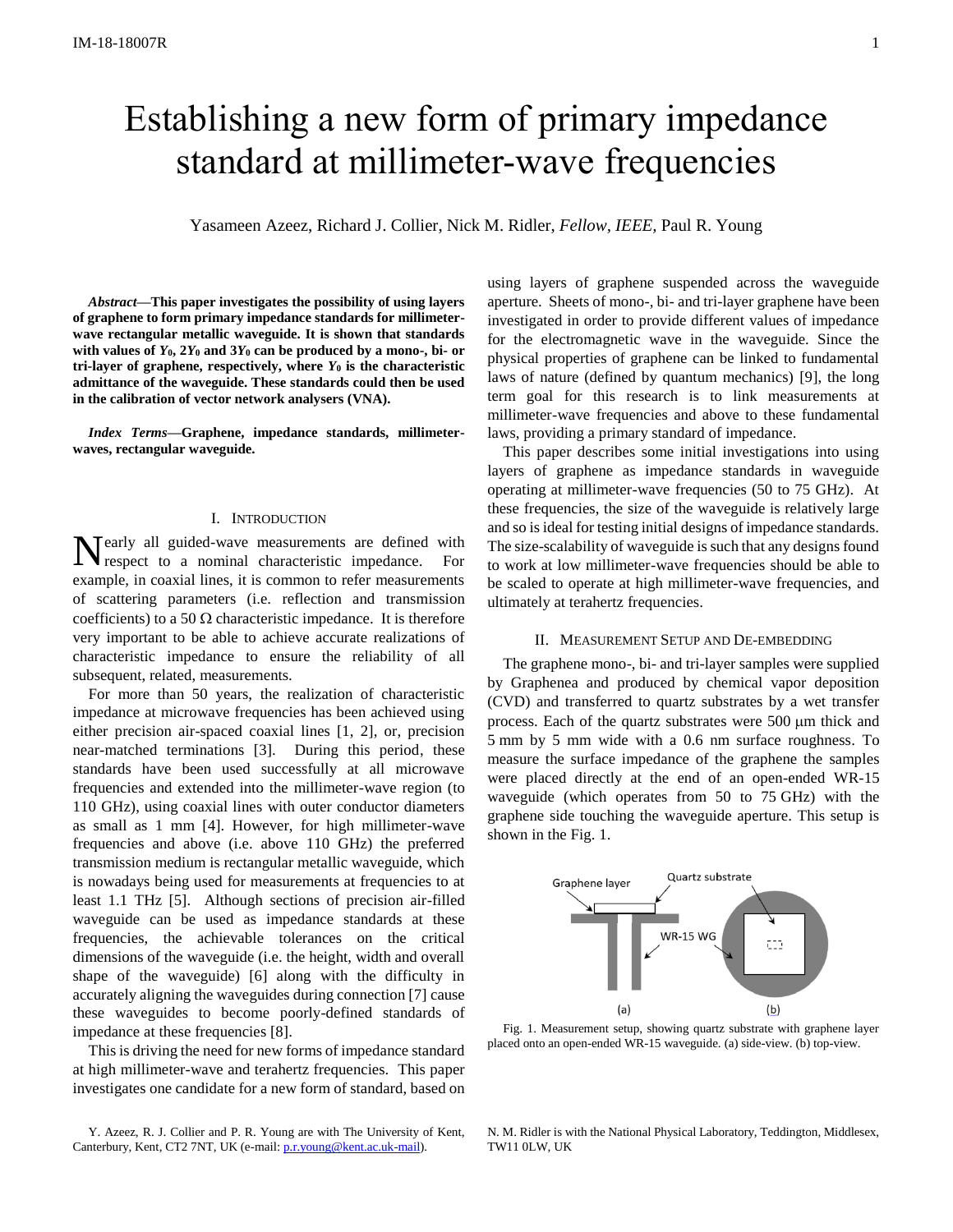

Fig. 2. De-embedding circuit.



Fig. 3. Photograph of measurement setup with quartz substrate placed on open-ended WR-15 waveguide.

To de-embed the effect of the quartz sample and determine the admittance of the graphene surface the following procedure was followed. First, a quartz sample with no graphene layer was placed at the end of the waveguide and measured, resulting in an S-parameter measurement *S*11*q*. Secondly, a quartz sample with a graphene layer was placed on the waveguide resulting in a measured S-parameter *S*11*g*. Finally, by assuming that the graphene layer can be modelled as a simple shunt admittance, *Y* (Fig. 2), the value of this admittance is calculated by

$$
\frac{Y}{Y_0} = \frac{Y_{in}}{Y_0} - \frac{Y_q}{Y_0} = \frac{1 - S_{11g}}{1 + S_{11g}} - \frac{1 - S_{11q}}{1 + S_{11q}}
$$
(1)

This is similar to the method applied in [10]. The characteristic admittance of the waveguide, *Y*0, is given by [11]

$$
Y_0 = \frac{1}{\eta_0 k_0} \sqrt{k_0^2 - \left(\frac{\pi}{a}\right)^2}
$$
 (2)

Where  $\eta_0$  and  $k_0$  are the free-space wave impedance and phase constant, respectively, and *a* is the broadwall dimension of the waveguide;  $a = 3.8$  mm for WR-15.

The above method for determining the admittance was preferred over transmission methods such as in [12, 13] because of the relatively large thickness of the quartz substrate.



Fig. 4. Measured S-parameters. Dotted lines show repeat measurements.

#### III. MEASURED RESULTS

The measurements where performed using a Keysight Technologies PNA-X vector network analyzer (VNA) using VDI waveguide extender heads covering the frequency range 50 to 75 GHz. The system was calibrated using the TRL calibration technique [12] using WR-15 waveguide standards. The samples were placed on the end of the waveguide aperture and were therefore measured at the reference plane established by the calibration. A photograph of the measurement setup together with a quartz sample is shown in Fig. 3.

Fig. 4 shows the measured  $S<sub>11</sub>$  of the mono-, bi- and tri-layer samples as well as the quartz sample. In each case the samples were measured twice to assess any repeatability issues with the attachment of the samples to the measurement system.

Fig. 5 shows the measurement results after de-embedding using equation (1). It is seen that the mono-, bi- and tri-layers of graphene have a real part of admittance very close to  $Y_0$ ,  $2Y_0$ and  $3Y_0$ , respectively. Since  $Y_0$  converges to  $1/\eta_0$  over the 50-75 GHz waveguide band (equation 2), the sheet impedance of the graphene is approximately equal to 377  $\Omega$ /sq for a single layer, and 189  $\Omega$ /sq and 126  $\Omega$ /sq for the bi- and tri-layers, respectively. This suggests that these samples could be used as calibration standards; providing a matched load standard, and reflection standards with linear magnitude 0.33 and 0.5.

The rapid reduction in the real part of the admittance above 65 GHz is attributed to resonances in the quartz substrate and is not indicative of the graphene. The wavelength in quartz at 75 GHz is approximately 2 mm and therefore there are a number of resonances that can occur in the  $0.5 \times 5 \times 5$  mm quartz sample over the 50-75 GHz band. Since the deembedding process required two measurements (one of a quartz substrate and one of a quartz substrate with graphene layer) any small differences in alignment and the geometry of the two substrates would have a much more significant effect on the deembedded admittance near a resonance. It is believed that this same effect is resulting in the rather inconsistent imaginary component of admittance seen in Fig 5.